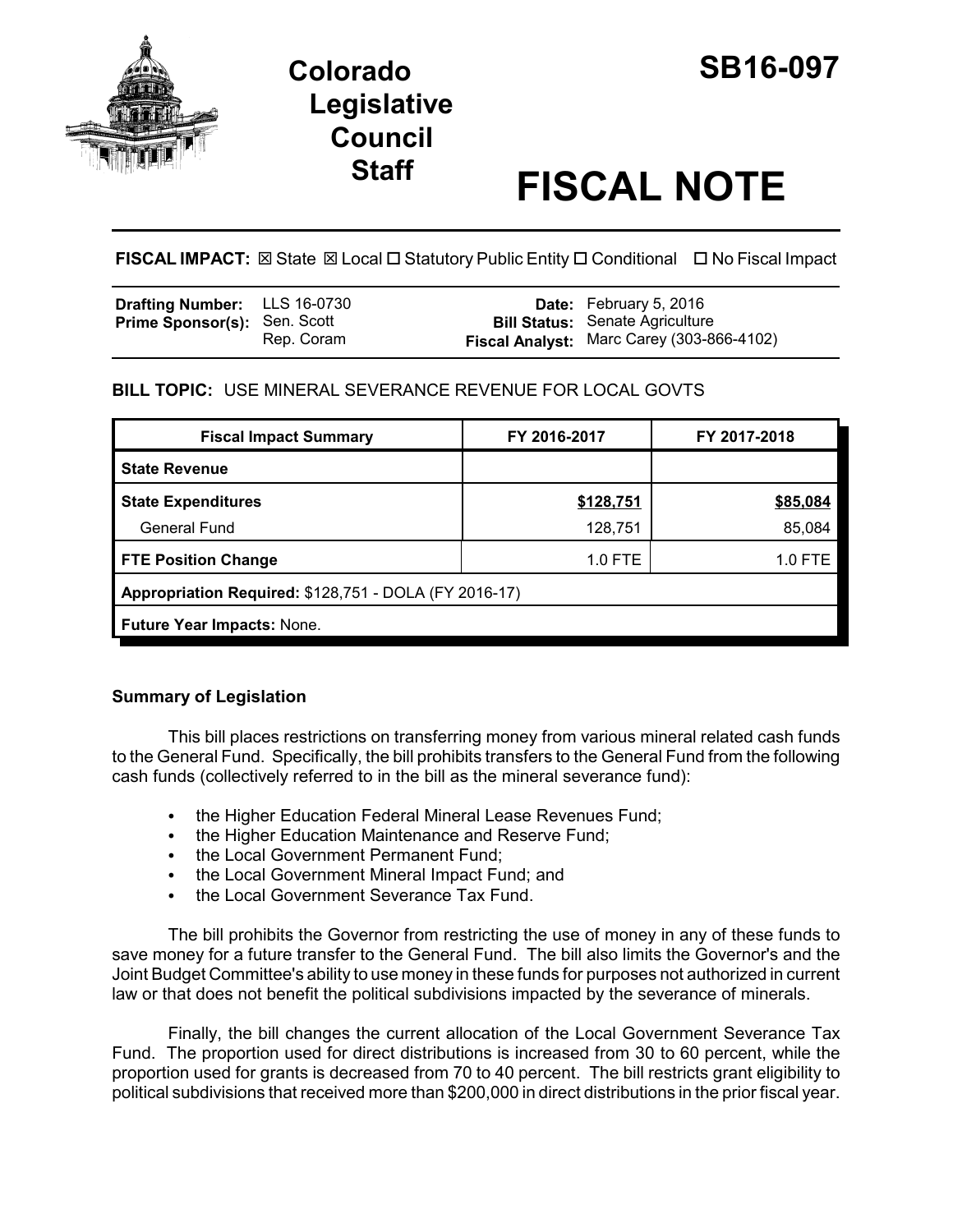February 5, 2016

### Page 2 **SB16-097**

### **Background**

*Severance tax revenue allocation*. Severance tax revenue is divided evenly between the Department of Natural Resources (DNR) and the Department of Local Affairs (DOLA). DNR's half is deposited in the Severance Tax Trust Fund, and is again evenly split between the Perpetual Base Fund and the Operational Fund. Money in the Perpetual Base Fund is used to finance loans for state water projects, while money in the Operational Fund is used to cover the administrative costs of several DNR divisions and to fund a variety of "tier 2" programs. DOLA's severance tax revenue is credited to the Local Government Severance Tax Fund and is distributed to local governments. Under current law, 70 percent is available for discretionary loans or grants to local governments in areas socially or economically impacted by the mineral extraction industry. The other 30 percent of the money is distributed directly to local governments based on the geographic location of energy industry employees, mine and well permits, and overall mineral production.

*Federal Mineral Lease (FML) Revenue Allocation*. The state receives money from the federal government from rents and royalties paid for mineral extraction on federal land. FML revenue comes in the form of either bonus payments or non-bonus payments. Bonus payment revenue is equally divided between the Local Government Permanent Fund and the Higher Education Maintenance and Reserve Fund. Non-bonus payments are primarily allocated to the State Public School Fund to assist in funding school finance. The remainder is allocated to support state water projects, and to augment the severance tax money distributed to local governments of impacted areas through the grants and direct distributions described above.

*Transfers of severance tax and FML revenue to the General Fund.* Between FY 2008-09 and FY 2011-12, the General Assembly made significant transfers from the cash funds impacted by this bill to the General Fund. Table 1 summarizes these transfers and the years that they occurred.

| Table 1. Transfers of Severance Tax and FML Revenue to the General Fund,<br>2008-09 through 2014-15 |                                           |                                  |  |
|-----------------------------------------------------------------------------------------------------|-------------------------------------------|----------------------------------|--|
| <b>Cash Fund</b>                                                                                    | <b>Fiscal Years</b><br><b>Transferred</b> | <b>Total</b><br><b>Transfers</b> |  |
| Higher Ed. FML Revenues Fund                                                                        | 2009-10, 2010-11                          | \$7,750,000                      |  |
| Higher Ed. Maintenance and Reserve Fund                                                             | 2008-09, 2009-10, 2010-11                 | \$34,696,974                     |  |
| Local Government Mineral Impact Fund                                                                | 2008-09, 2009-10, 2010-11, 2011-12        | \$68,600,000                     |  |
| <b>Local Government Permanent Fund</b>                                                              | 2009-10, 2010-11                          | \$18,442,461                     |  |
| Local Government Severance Tax Fund                                                                 | 2008-09, 2009-10, 2010-11, 2011-12        | \$177,827,796                    |  |
| <b>Total FML Revenue Transfers</b>                                                                  |                                           | \$129,489,435                    |  |
| <b>Total Severance Tax Transfers</b>                                                                |                                           | \$177,827,796                    |  |
| <b>Total Transfers</b>                                                                              |                                           | \$307,317,231                    |  |

*\* Table 1 includes transfers only and not diversions.*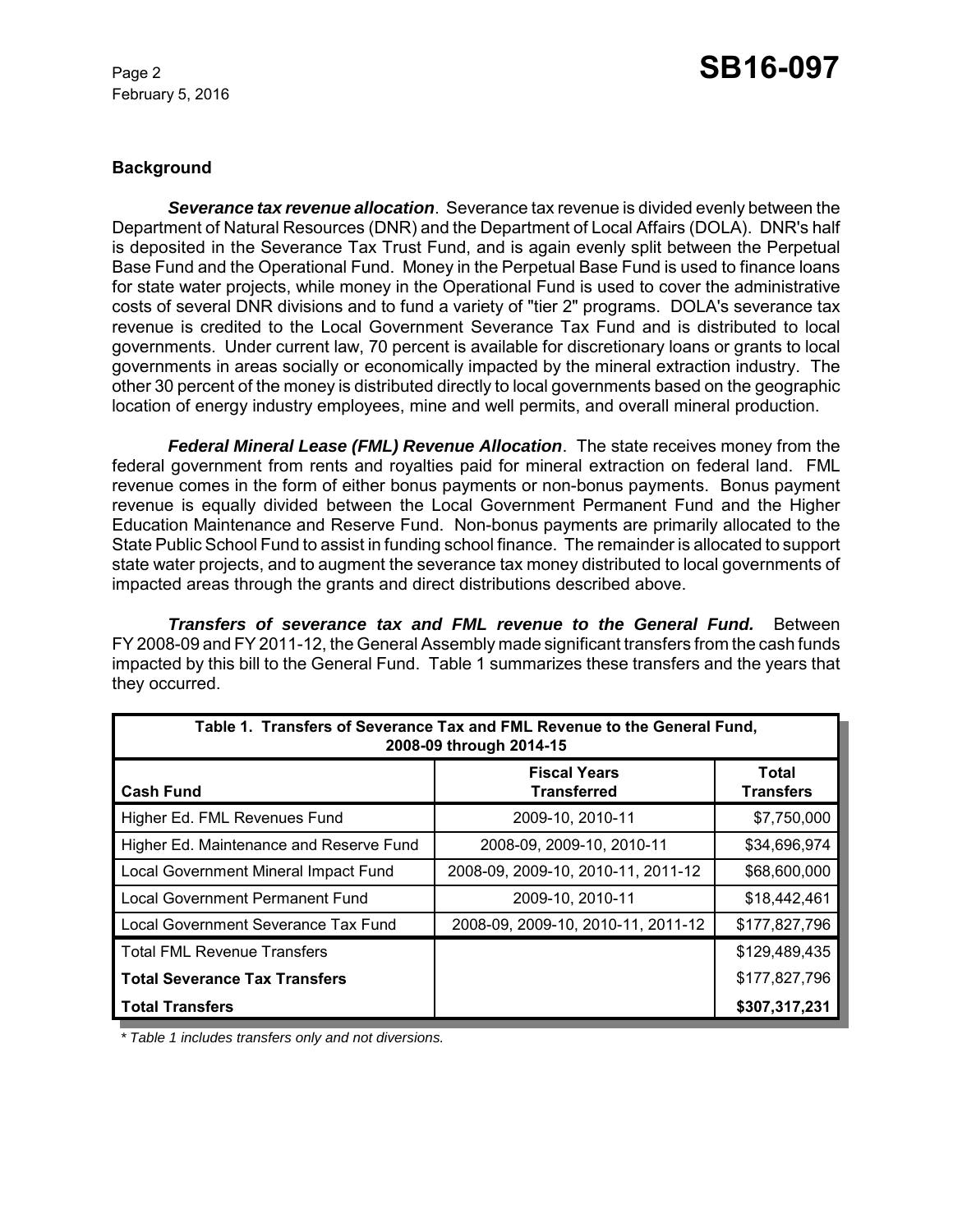February 5, 2016

### Page 3 **SB16-097**

#### **State Expenditures**

*Department of Local Affairs, Division of Local Government*. The division will incur increased expenditures of \$159,549 and 1.0 FTE in FY 2016-17 and \$116,097 and 1.0 FTE in FY 2017-18.

The division administers the Energy Impact Assistance Grant program and is responsible for direct distributions to impacted local governments. Currently, the division joins both severance tax and FML revenue together to increase the efficiency of the program. By establishing discretionary grant eligibility for severance tax revenue only, the bill requires severance tax revenue be handled separately, and reduces the potential applicant pool. Reduced eligibility for severance tax grants is expected to increase workload for the department in two ways. First, the smaller pool of eligible applicants implies that severance tax grant applications will be for larger amounts and more complicated projects and will require increased staff time to evaluate and manage. Second, DOLA anticipates increased competition and therefore more applications requiring review and evaluation for FML grants. To accommodate this increased workload, the division requires an additional 1.0 FTE Program Assistant II. Also, the division requires \$69,864 for computer reprogramming expenses in FY 2016-17 and \$30,900 in FY 2017-18. Table 2 summarizes these expenditures.

| Table 2. DOLA Expenditures Under SB16-097          |            |            |  |
|----------------------------------------------------|------------|------------|--|
| <b>Cost Components</b>                             | FY 2016-17 | FY 2017-18 |  |
| <b>Personal Services</b>                           | \$53,234   | \$53,234   |  |
| FTE.                                               | 1.0        | 1.0        |  |
| <b>Operating Expenses and Capital Outlay Costs</b> | 5,653      | 950        |  |
| Computer Programming                               | 69,864     | 30,900     |  |
| Centrally Appropriated Costs*                      | 30,798     | 31,013     |  |
| ΓΟΤΑL                                              | \$159,549  | \$116,097  |  |

*\* Centrally appropriated costs are not included in the bill's appropriation.*

Department of Natural Resources (DNR). While the DNR does receive both severance tax and FML revenue, this bill impacts only cash funds administered by the DOLA. The DNR and the programs it administers are not directly impacted by this bill.

*Centrally appropriated costs.* Pursuant to a Joint Budget Committee policy, certain costs associated with this bill are addressed through the annual budget process and centrally appropriated in the Long Bill or supplemental appropriations bills, rather than in this bill. The centrally appropriated costs subject to this policy are estimated in the fiscal note for informational purposes and summarized in Table 3.

| Table 3. Centrally Appropriated Costs Under SB16-097*                |            |            |  |
|----------------------------------------------------------------------|------------|------------|--|
| <b>Cost Components</b>                                               | FY 2016-17 | FY 2017-18 |  |
| Employee Insurance (Health, Life, Dental, and Short-term Disability) | \$8,018    | \$8,018    |  |
| Supplemental Employee Retirement Payments                            | 4,555      | 4,770      |  |
| <b>Indirect Costs</b>                                                | 15,225     | 15,225     |  |
| <b>Leased Space</b>                                                  | 3,000      | 3,000      |  |
| <b>TOTAL</b>                                                         | \$30,798   | \$31,013   |  |